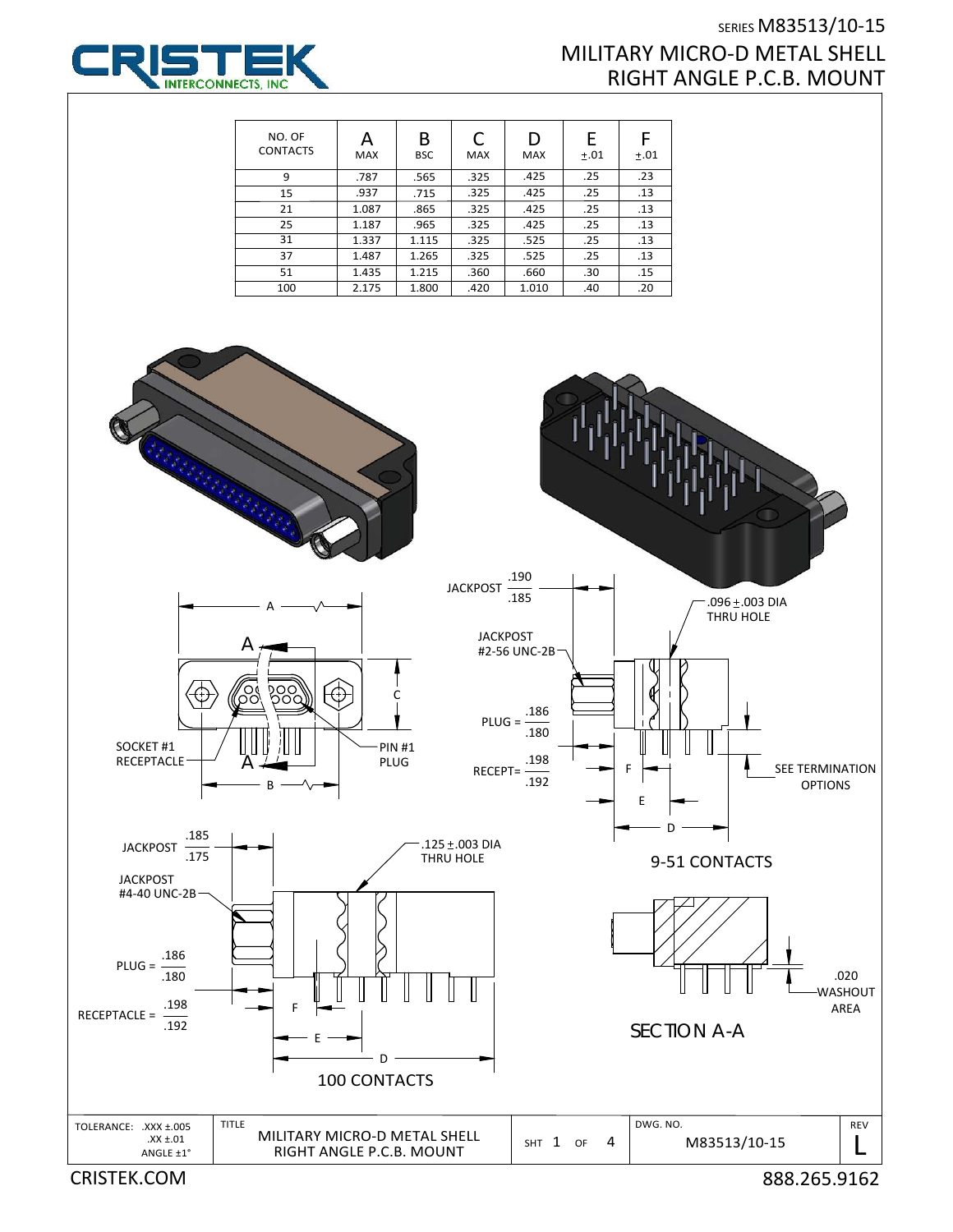

## SERIES M83513/10‐15 MILITARY MICRO‐D METAL SHELL RIGHT ANGLE P.C.B. MOUNT

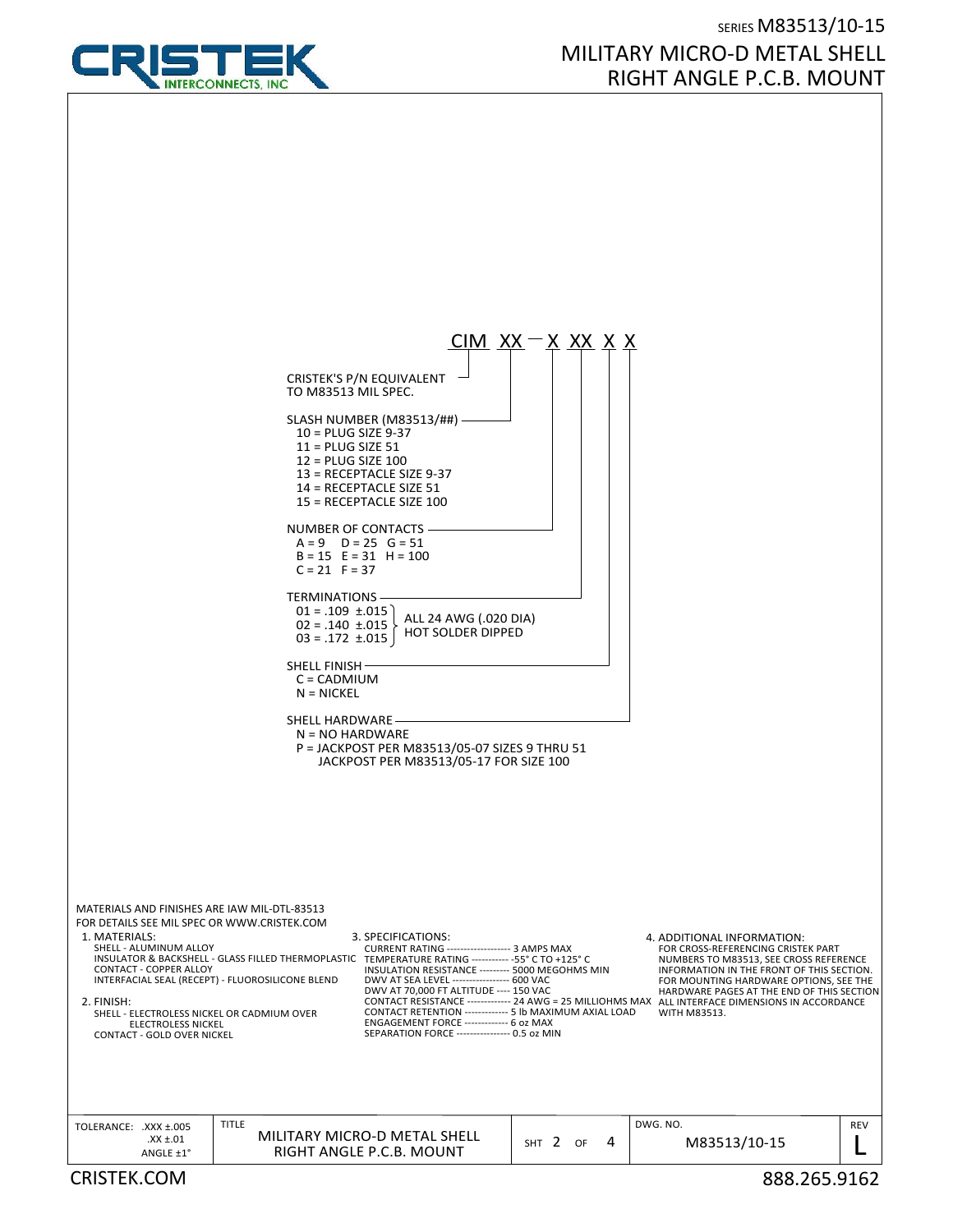

SERIES M83513/10-15